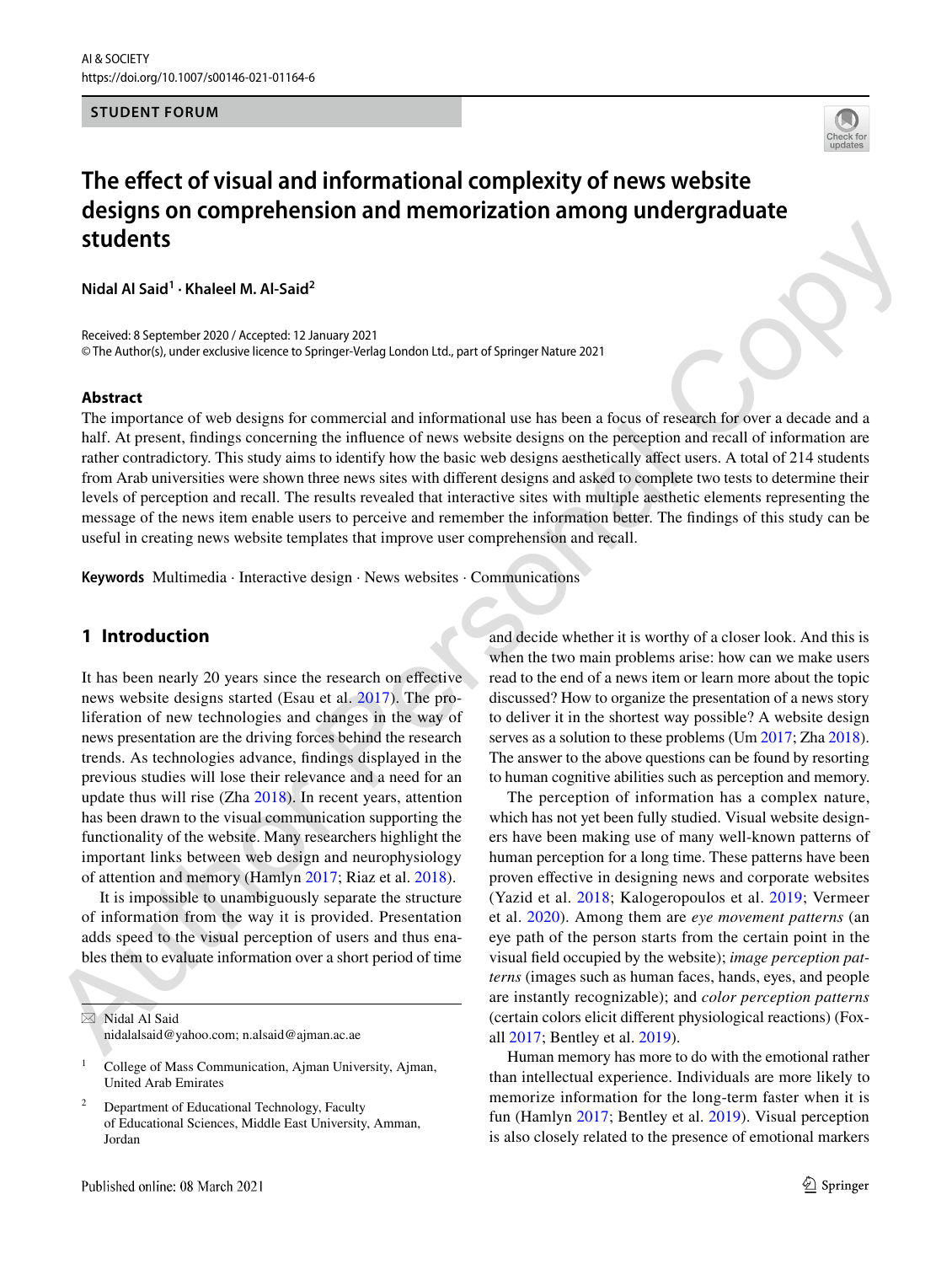and the strength of emotional experience. This is why mnemonic techniques used to facilitate the retention of information mostly involve developing an ability to voluntarily activate emotional perception mechanisms (Hamlyn [2017](#page-7-1); Bentley et al. [2019\)](#page-7-4).

The news resources on the web have evolved from simple news feeds and short messages to designs that are more complex, interactive, and user-driven. Thus, the news website architectures can be distinguished by the level of content (this refers to the number of multimedia elements in the layout) and by the level of interactivity. Studies attempting to suggest the most effective web designs for the news portals recognize that indicators such as user acquisition, monetization, the number of visits to purchase, and other metrics featured by the commercial websites cannot be a measure of success of the website design (Park 2020). Factors that shape visitor perception of the news website have been extensively investigated (Conlin and Roberts 2016; Um 2017; Vermeer et al. 2020).

procedure and the external continue in the measure of the measure in the the continue in the external continue in the stationary extends the external continue in the stationary extends the external continue in the externa The contradictory results from these studies are reviewed in the following chapter. There is no holistic evaluation of the success of different news website designs in conveying information to users. This research is devoted to the problem of the influence of the design, and not the content of news sites on the perception and memorization of information by users. The processes of perception and memorization, as described below, directly affect the credibility of the news site and the return of the user to this site. The novelty of the presented research lies in the study of artificial approaches to determining the effectiveness of site design by measuring the perceptual effect on the user through the mechanisms of perception and memorization. This study aims to close this gap regarding especially the design of news sites (while commercial and information sites are much better researched) in terms of the impact of visual and informational complexity of design on the quality of perception and memorization of the user. The objective of the study is to compare and establish the level of influence of different types of news site designs on the perception of content and the retention of users accordingly to the level of visual and informational complexity.

## **1.1 Literature review**

A descriptive review of the research literature on the topic under consideration included works from 2015 to 2020, which were selected using a cross-selection method for a number of simultaneously assessed factors. These are works with the highest priority of selection on Google Scholar for the search terms "news website design" and "website designs understanding." Besides, the work had to include the most recent research data not repeated in other, newer studies, or propose new methods and forms of research, or discover new factors in design research, factors of perception of site design, memorization and behavioral choice of users. We also selected non-specialized works (by countries, markets, topics, etc.), and the most generalized in content, concerning the entire Internet and all users in general.

The most important finding of the web design research is that presentation directly affects the storytelling. The structure of the content and the number of visual elements on the page change the way visitors perceive and interpret news. That is, a straight text can lead to greater disorientation than an architecture with a visual component (Aranyi and Van Schaik 2016). The visual and interactive aesthetics of the website can create an image of a news organization behind the site and capture the attention of a target audience. These functions of aesthetic elements emphasize the importance of the news website design (Platt 2016; Van Damme et al. 2020).

In most studies of the last ten years, multimedia is understood as a representation of information in various forms such as still and moving images, streaming video, background sound records, text, and more (Aribarg and Schwartz 2020). The concept of interactivity is much more complex and deep. Researchers have been arguing about the essence of interactivity for a long time. It was described both as a style of control over the content of interaction and as an ability to influence the way this content is presented. According to these definitions, there are two ways to organize the news website navigation: designers may choose either a click-through (nonlinear) or scroll-through (linear) navigation structure. Ultimately, interactivity is all about creating an interactive experience (McIntyre and Gyldensted 2018).

The focus of comparative research on website designs has long been on linear and nonlinear formats and their impact on user behavior and visitor perception of the website (Sjöblom et al. 2017; Vermeer et al. 2020). The linear web design allows visitors to digest or find necessary information by scrolling through all the web page content without additional interaction. The nonlinear web design is based on the use of multiple interactive or responsive elements that allow visitors to move to a different section of the website or through the page content quickly without scrolling (Sjöblom et al. 2017). From 1998 onwards, scholars engaged in comparative research on website designs received completely different results. Earlier works agree that the linear format of content presentation objectively improves the ability of users to memorize information. It was also established that greater interactivity or engagement (how many opportunities a user has to control information or interact with the site) results in better perception of advertising on the webpage (Aribarg and Schwartz [2020\)](#page-7-7). The increased levels of interactivity on the eLearning websites, however, were found to have a negative effect on learning success. In the early 2000s, this finding was refuted. More and more studies indicate that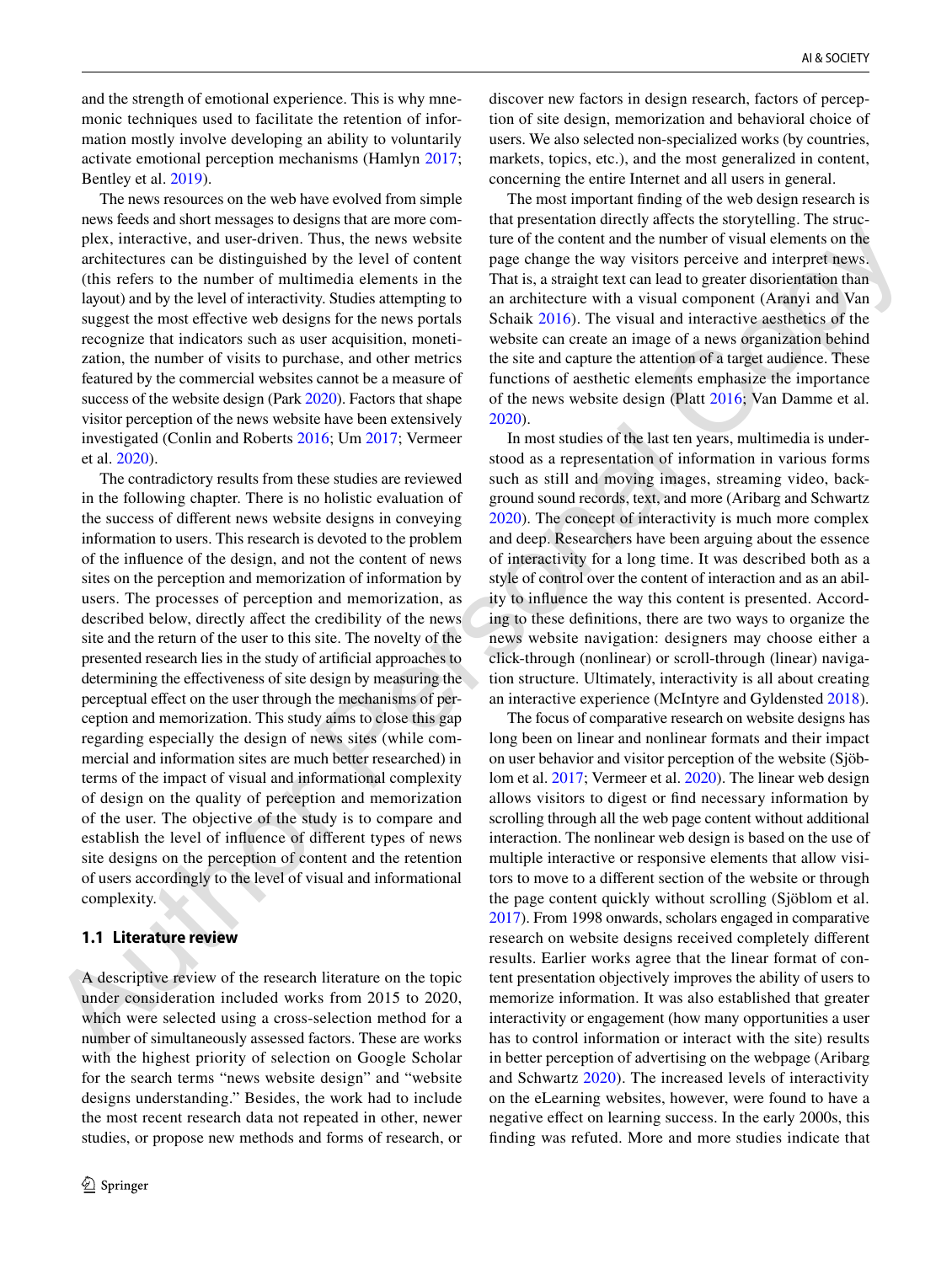high interactivity on the website enhances the learning process, whereas the increased volume of multimedia content improves academic achievements and leads to better perception of the website (Narikbaeva and Savenkov [2016](#page-8-10); Bentley et al. [2019;](#page-7-4) Tsalikova and Pakhotina [2019;](#page-8-11) Muravyeva et al. [2019](#page-8-12)). Several researchers associate the above change in the effects of interactivity with the arrival of digital natives, the first generation of people who grew up immersed in a digital environment (Vermeer et al. 2020). Yet, this issue is not fully understood.

fact gene[r](#page-8-14)ation and poply when generation and interesting constraints are increasing being constraints and constraints are increasing being the constraints are increasing being a constraints are increasing the constraints Visual complexity is of great importance for assessing the perception of design and its content. King et al. (2020) investigated the effect of visual complexity on a user's first impression, which determines the subsequent reaction to the site and determines the chances of the user returning. Researchers have identified two forms of visual complexity: feature and design complexity. Both types of complexity equally affect the factors of primary perception and further user behavior. Baughan et al. (2020) investigated user preferences regarding the most comfortable level of website complexity for them. It was found that the complexity of the site negatively affects the efficiency of searching and memorizing information. At the same time, user preferences and their initial settings before viewing the site strongly affected performance: those who preferred simple sites did not search and remember well on visually complex sites.

Various methods were used to measure the perception and level of memorization of the information presented on the site as well as to assess the complexity of the design. Baughan et al. (2020), King et al. (2020), and McIntyre et al. (2016) used the Likert scale to subjectively assess the attractiveness of a site by users in terms of ease of perception. These researchers thus received an estimate of visual complexity: more complex sites are less attractive. An objective assessment of memorizing information from the site was obtained using a survey about the content of the displayed material. In this study, we adhered to the same methodology, but the method of McIntyre et al. (2016) changed to use binary questions (Yes/No) with content assessment, which also allowed obtaining an objective assessment of the quality and speed of perception of the content offered by the site.

There are studies devoted to the construction of webpage layouts with the user behavior in mind. Such studies mostly focus on corporate and commercial (selling and advertising) sites. The news websites, however, have a slightly different set of functions, and their success cannot be measured by the same criteria as that of commercial sites (Aranyi and Van Schaik 2016; Park et al. 2020). Nevertheless, multiple attempts to build a sound and engaging website revealed the most important aspect of interaction with the site architecture that is common in commercial and news formats. It is the user experience design. The components of user experience include the perception of instrumental and non-instrumental qualities of the website and emotional responses. The website elements such as the navigation system should facilitate the enjoyment of visitors from interacting with the site (McIntyre et al. [2016\)](#page-8-14). For this, a variety of user control solutions and content presentation design patterns are applied.

Forerunners of artificial intelligence benefiting from neural networks and machine learning are increasingly being used to fill information sites' content. Such services are most often offered by companies with the most powerful artificial intelligence and their own search platforms, on the basis of which machine learning takes place (Google, Microsoft, Intel, and others) (Amershi et al. 2019). In this case, the content of sites is formed according to the context of the links of thematic words that the user has entered. The design of sites that use AI computing is usually highly intelligent with ample opportunities for user intervention in the formation of the page content, but with an abundance of contextual advertising (Cybenko and Cybenko 2018; Yang 2020).

Any news source is dependent upon user trust. Hence, the challenge of web design is considered in the context of fake news and manipulative tactics that direct readers towards a concrete message. In spite of the fact that most researchers dealing with misinformation focus on the semantic characteristics of fake messages (Geeng et al. 2020; Vermeer et al. 2020), there are individuals pointing out a connection between how misinformation is structured and what impact it has on the reader (Martin 2020). Furthermore, it is possible to generate a believable story using the functionality of the site and then distribute misinformation via trusted channels in order to shape a false belief among citizens (Martin 2020). This once again shows why analyzing the impact of web design on how readers perceive and remember information is so important.

The effect of different types of design of news sites accordingly to their visual and information complexity on the mechanisms of perception and memorization of users is insufficiently studied yet. Corporate and commercial sites attract more attention of researchers. As the null hypothesis of the study, the belief is accepted that the change in the information capacity and visual complexity of web design of a news site while saving the content does not in any way affect the quality of perception or memorization of information by users.

## **2 Methods and materials**

The study involved 214 students aged 18–22 who attended Arab universities in the Saudi Arabia and Jordan. All participants were recruited from the cohort of first- to thirdyear students via Facebook and through advertisements on the University's website. Participants identified themselves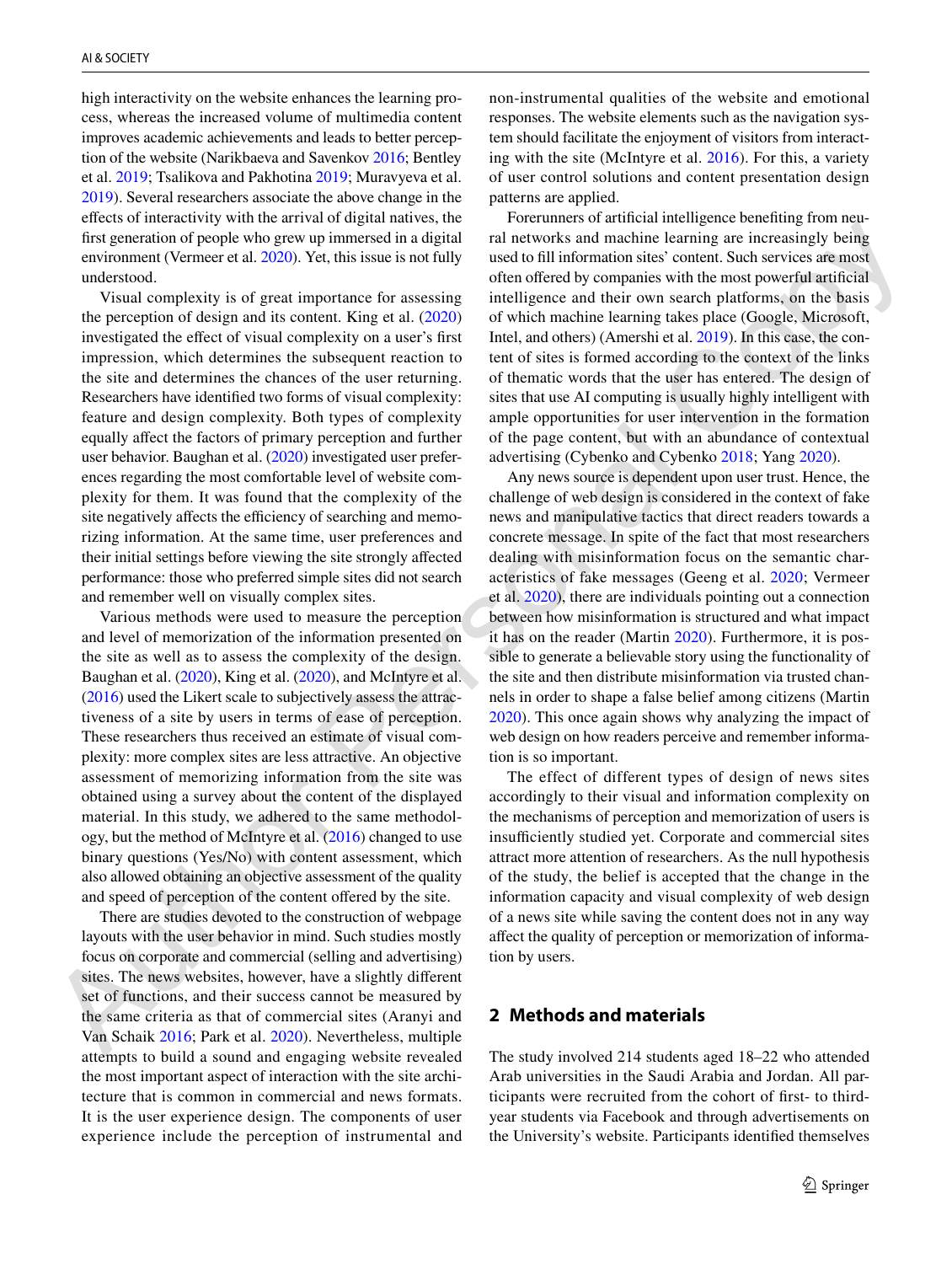using social accounts, and then teachers confirmed their student statuses. Afterward, all participants were given unique identifiers to conceal their identity during surveying. All participants gave prior consent and indicated their interest in participating in the study. After confirming their student status and obtaining a unique identifier, all personal data related to the identifier of the participants were destroyed and were not stored or used. The identifiers were randomly bound by the machine algorithm and excluded the researchers' awareness of the person codified. Thus, the authors were confident in the proper demographics of the sample, and the participants were guaranteed confidentiality. In order to generalize the sample and ensure that the perception of web design is independent of specific professional experience, the surveyed students were not selected according to the principles of specialty or field of study. Thus, they represent a large selection of faculties and specialties in all areas. The research was carried out for one month (from the proposal to be enrolled to the analysis of survey results). The study was conducted in May 2019 without regard to gender, age, and other social characteristics. The survey was performed online to ensure that students would demonstrate natural reactions to the proposed news items. All completed questionnaires were adequate and thus accepted for further processing.

The research was carried out by the authors of the article directly without the participation of students. Students acted only as survey participants and did not participate in the preparation of research materials or in their subsequent processing. All materials necessary for research, including the sites that were offered for evaluation to the participants during the survey, were created by the authors and their associates. The websites were developed utilizing free online site creation services. During the study, no third-party funds were used, and the study was not paid for and did not entail any financial obligations.

Hereinafter, in order to facilitate understanding, the term "comprehension" is used in the meaning of the ability to recognize a visual image, identify it and recognize it again if it is repeated (Porion et al. 2016). The term "memorization" refers to the ability to re-identify and reproduce previously obtained information (Porion et al. 2016). The term "perception" refers to a complex of neurophysiological activity that allows one to receive and recognize information (Loschky et al. 2020). The proposed meaning of these terms is based on the results and ideas of these sources but is presented in the interpretation of the authors in accordance with the study objectives.

There were three survey questionnaires split into two sections. Each survey was devoted to a single website design, whereas each section represented a group of questions about the content of the news item on a particular site (see Appendix). The surveying process was as follows. Participants

and were not once of the determinion was careful that we have been accounted were also as well from the specific contains a state of the specific contains a state of the specific contains a state of the specific contains were asked to examine three different website designs for 15 min. Each design was specially created for the purpose of the experiment and demonstrated separately. Afterward, participants were given an electronic survey form to complete. The study was carried out according to the methodology proposed by McIntyre et al. [\(2016\)](#page-8-14). and the modified approach of Kalyanaraman and Sundar [\(2006\)](#page-8-19). The slight transformation was done to move away from the subjectivity of site assessment for a number of statements on the Likert scale in the described methods. The respondents were presented with questions related to the content of the site they just viewed, and this allowed them to objectively identify the quality of perception and memorization and not rely on subjective design assessment. The **first section** of the survey measured content perception and comprehension. The subjects were asked ten single-choice questions about topics that were logically or contextually related to materials presented earlier but not directly highlighted in the presentations. For example, for the page shown in Fig. 3 in the Appendix, among others, the following questions were asked: "Is the main article of the page dedicated to street music?" (Yes/ No); "Have you seen more than three people in a photo on a website page?" (Yes/No); "Are the theme of music and the theme of vehicles on the site page somehow related?" (Yes/ No). For each page presented to the participants, the set of such questions was unique in accordance with the content and design. Each correct answer was worth 1 point. The **second section** evaluated knowledge retention. Likewise, participants were given ten single-choice questions about the content of presentations. Each correct answer was worth 1 point. For example (for the case in Fig. 3): "Are there other examples of street drummers in Las Vegas suggested in the article?" (Yes/No); "Was the latest Ford motorcycle model presented in one of the articles?" (Yes/No); "Did the articles cover areas of New York other than Brooklyn? (Yes/No)". In the statistical analysis of the results, the average scores were calculated cumulatively for the entire sample for every ten responses for each page of the site shown. These average estimates are plotted along the y-axis in Figs. 1 and 2.

Subsequently, the overall score for each question was calculated by adding up the scores obtained by all participants and dividing the total by the number of scores. This approach was chosen to compare the results of evaluation and assess the validity of surveys. If questions in the test are well selected, then the standard deviation should not be high. Otherwise will indicate that questions in the survey do not truly measure the levels of perception and recall.

Participants were shown three website designs. The **first design** sample employed multiple aesthetic elements such as images, embedded videos, eye-catching headers that act as support for the text. Images were consistent with the text and the heading. It also contained a significant number of user controls. The **second site** structure was similar to that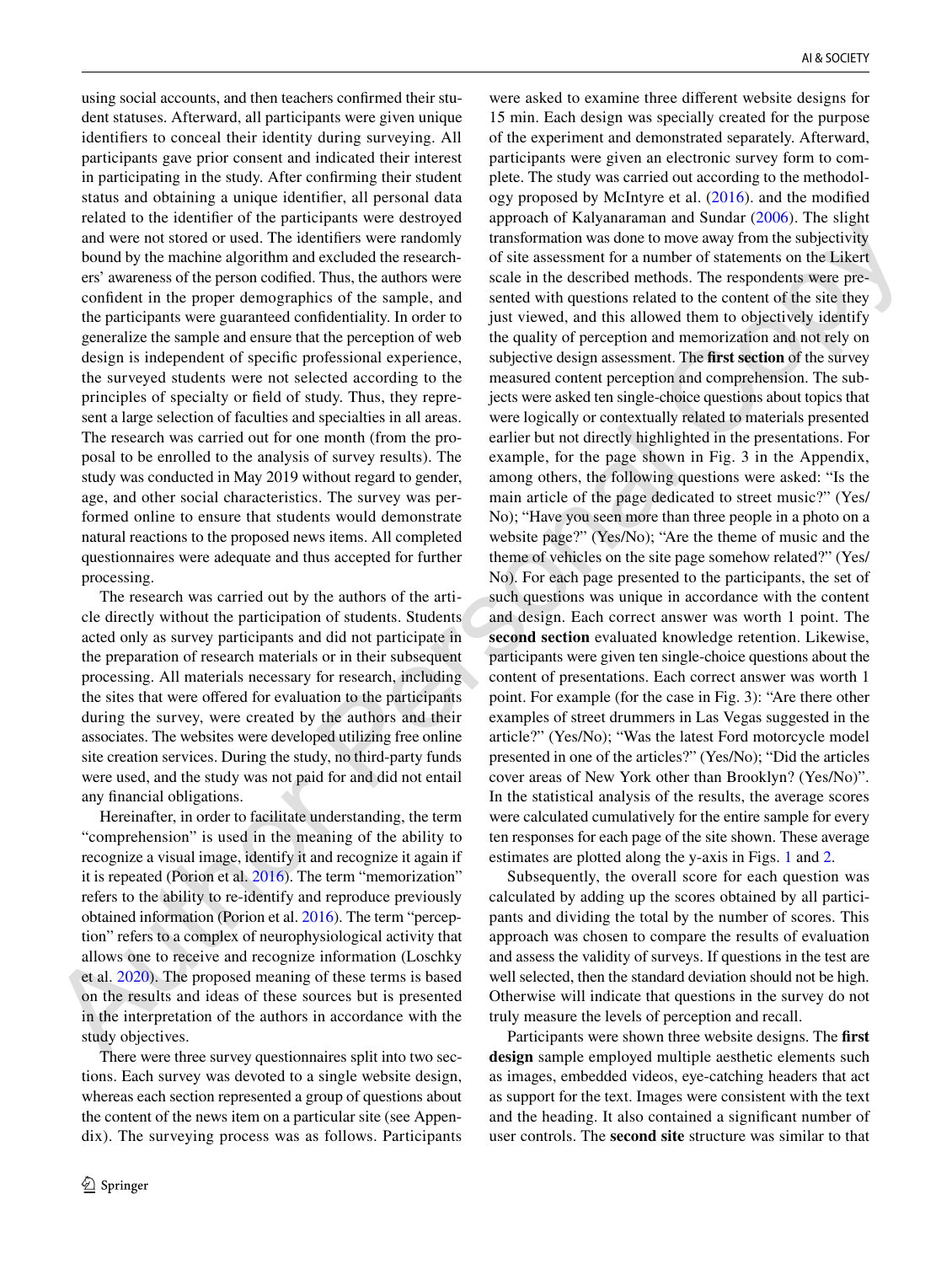<span id="page-4-0"></span>



<span id="page-4-1"></span>



of the first option but had aesthetic elements that were not necessarily associated with the adjacent information. The **third website** had a linear framework, and its content was predominantly textual. All sites showed neutral news about the events that could attract student attention. This was done to ensure that all participants are involved with the content presentation and are motivated enough to view and evaluate the information.

## **3 Results**

Figure 1 depicts a narrow distribution range of mean scores for each question. Better scores on content perception relate to multimedia-rich interactive designs with consistent textual and nontextual elements. The lowest scores were obtained for questions associated with the linearly organized textual content. This pattern applies to all questions in the section, and the results are statistically significant with a *p*-value of 0.02.

The standard deviations for multimedia-rich interactive designs with visuals that either support or do not support the text are 0.1642 and 0.1171, respectively. By contrast, the standard deviation of responses with respect to linear textual format is almost twice as high and equals 0.3346. This is due to a greater distribution of scores. Apparently, participants had some troubles with perceiving the content of linear websites. This phenomenon requires further investigation. Resorting to previous studies (Aranyi and Van Schaik 2016; Bentley et al. 2019), it can be assumed that this case involves a cumulative action of several factors such as the ability of digital natives to grasp information quickly (this is hard when information is presented in a linear manner) and time necessary to understand an exclusively textual message (readers comprehend the news item faster if it contains pictures).

The research results are presented in Tables [1](#page-5-0) and [2](#page-5-1) with their paired graphical representations in Figs. [1](#page-4-0) and [2](#page-4-1), respectively.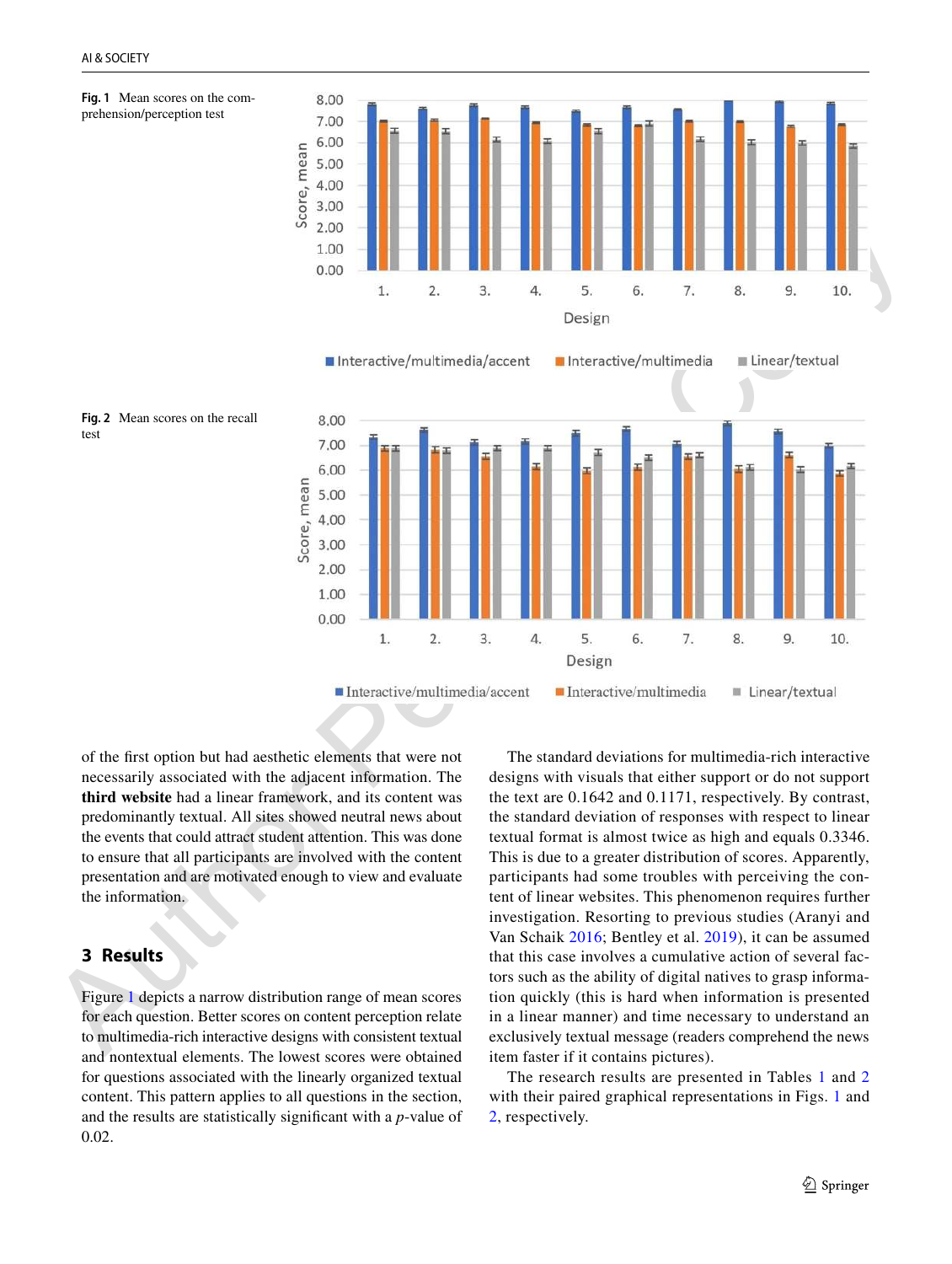<span id="page-5-0"></span>**Table 1** Mean scores on the comprehension/perception test

|                            | Interactive/<br>multimedia/<br>accent | Interactive/multimedia Linear/textual |             |
|----------------------------|---------------------------------------|---------------------------------------|-------------|
| 1                          | 7.81                                  | 7.01                                  | 6.56        |
| 2                          | 7.62                                  | 7.06                                  | 6.54        |
| 3                          | 7.77                                  | 7.14                                  | 6.15        |
| 4                          | 7.68                                  | 6.94                                  | 6.08        |
| 5                          | 7.49                                  | 6.85                                  | 6.55        |
| 6                          | 7.67                                  | 6.81                                  | 6.91        |
| 7                          | 7.56                                  | 7.01                                  | 6.17        |
| 8                          | 8.01                                  | 6.99                                  | 6.03        |
| 9                          | 7.93                                  | 6.78                                  | 5.99        |
| 10                         | 7.84                                  | 6.86                                  | 5.86        |
| Standard<br>devia-<br>tion | 0.164167936                           | 0.117118174                           | 0.334604244 |

<span id="page-5-1"></span>**Table 2** Mean scores on the recall test

| 3                          | 7.77                                                          | 7.14                                                                                                                                                                                    | 6.15        | cosite format retains the position of auvantage over the                                                                                                                                                                                               |
|----------------------------|---------------------------------------------------------------|-----------------------------------------------------------------------------------------------------------------------------------------------------------------------------------------|-------------|--------------------------------------------------------------------------------------------------------------------------------------------------------------------------------------------------------------------------------------------------------|
| 4                          | 7.68                                                          | 6.94                                                                                                                                                                                    | 6.08        | other two solutions, the second and third designs can be con-                                                                                                                                                                                          |
| 5                          | 7.49                                                          | 6.85                                                                                                                                                                                    | 6.55        | sidered equally adequate to improve one's ability to recall                                                                                                                                                                                            |
| 6                          | 7.67                                                          | 6.81                                                                                                                                                                                    | 6.91        | information. The influence of website aesthetics stems from                                                                                                                                                                                            |
| 7                          | 7.56                                                          | 7.01                                                                                                                                                                                    | 6.17        | short-term and long-term memory mechanisms, which can                                                                                                                                                                                                  |
| 8                          | 8.01                                                          | 6.99                                                                                                                                                                                    | 6.03        | only be evaluated in laboratory conditions. In the future, it                                                                                                                                                                                          |
| 9                          | 7.93                                                          | 6.78                                                                                                                                                                                    | 5.99        | seems necessary to conduct a more detailed study of factors                                                                                                                                                                                            |
| 10                         | 7.84                                                          | 6.86                                                                                                                                                                                    | 5.86        | underlying the potential of different website designs to help                                                                                                                                                                                          |
| Standard<br>devia-<br>tion | 0.164167936                                                   | 0.117118174                                                                                                                                                                             | 0.334604244 | visitors better remember information that they have read.<br>For both types of tests, the results of which are shown in<br>Figs. 1 and 2, the differences between the Integrative/media-<br>rich/properly aesthetic design type and two other types in |
|                            | <b>Table 2</b> Mean scores on the recall test<br>Interactive/ | Interactive/multimedia Linear/textual                                                                                                                                                   |             | each individual set of results obtained exceed $p = 0.05$ .<br>Therefore, the null hypothesis of the study must be rejected<br>especially for the Integrative/media-rich/properly aesthetic                                                            |
|                            | multimedia/<br>accent                                         |                                                                                                                                                                                         |             | design type. Towards Interactive/media-rich design and Lin-<br>ear/textual design null hypothesis may be justified.                                                                                                                                    |
| $\mathbf{1}$               | 7.33                                                          | 6.88                                                                                                                                                                                    | 6.88        | This research has several limitations. The study focused                                                                                                                                                                                               |
| 2                          | 7.62                                                          | 6.83                                                                                                                                                                                    | 6.79        | on a narrow group of people having similarities in age, social                                                                                                                                                                                         |
| 3                          | 7.12                                                          | 6.56                                                                                                                                                                                    | 6.89        | status, and education. All participants had high digital liter-                                                                                                                                                                                        |
| 4                          | 7.16                                                          | 6.15                                                                                                                                                                                    | 6.89        | acy levels. Most students belonged to the digital native gen-                                                                                                                                                                                          |
| 5                          | 7.49                                                          | 5.98                                                                                                                                                                                    | 6.72        | eration. Hence, there is a need for the validation of results                                                                                                                                                                                          |
| 6                          | 7.67                                                          | 6.13                                                                                                                                                                                    | 6.51        | on a broader social group. Furthermore, the study examines                                                                                                                                                                                             |
| 7                          | 7.06                                                          | 6.55                                                                                                                                                                                    | 6.6         | the overall impact of the website design and bypasses the<br>influence of its individual components. The work provides                                                                                                                                 |
| 8                          | 7.89                                                          | 6.05                                                                                                                                                                                    | 6.12        | no information about the differences between physiologi-                                                                                                                                                                                               |
| 9                          | 7.56                                                          | 6.62                                                                                                                                                                                    | 6.03        | cal responses of participants and about the characteristics                                                                                                                                                                                            |
| 10                         | 6.99                                                          | 5.87                                                                                                                                                                                    | 6.17        | of short-term and long-term memory. These issues should                                                                                                                                                                                                |
| Standard<br>devia-<br>tion | 0.301568124                                                   | 0.367054341                                                                                                                                                                             | 0.338197838 | become a subject of future study.                                                                                                                                                                                                                      |
|                            |                                                               |                                                                                                                                                                                         |             | <b>4 Discussion</b>                                                                                                                                                                                                                                    |
|                            |                                                               | Figure 2 shows the results from the recall test, which<br>are somewhat distinct from those of the first test. As in the<br>previous case, results obtained for different design options |             | The research on perception is mostly carried out in a labora-<br>tory setting. Some studies involve the analysis of surveyed                                                                                                                           |
|                            |                                                               | are statistically relevant ( $p$ -value = 0.03), yet there are very                                                                                                                     |             | feedback regarding the shown content (Foxall 2017; Amer-                                                                                                                                                                                               |
|                            |                                                               | similar responses to questions $1, 2, 8$ and $10$ covering the<br>accent-free and linear structures. At the same time, the best                                                         |             | shi et al. 2019), and other studies use a machine to examine<br>the work of the nervous system (Hamlyn 2017). Stroud and                                                                                                                               |
|                            |                                                               | scores on recalling apply to an interactive design that has                                                                                                                             |             | Van Duyn (2020) have proved that browsing behavior in a                                                                                                                                                                                                |
|                            |                                                               | meaningful imagery. These results are consistent with other                                                                                                                             |             | specially equipped laboratory environment was consistent                                                                                                                                                                                               |
|                            |                                                               | research (McIntyre et al. 2016; Yazid et al. 2018). However,                                                                                                                            |             | with that in real-life conditions. This suggests that the pre-                                                                                                                                                                                         |
|                            |                                                               | the previous studies did not compare the results of remem-<br>boring linear and viewelly accounted extifects. The present                                                               |             | sent experiment, which is carried out online, is rather valid.<br>The results of the research on user persontion of news                                                                                                                               |
|                            |                                                               |                                                                                                                                                                                         |             |                                                                                                                                                                                                                                                        |

Figure 2 shows the results from the recall test, which are somewhat distinct from those of the first test. As in the previous case, results obtained for different design options are statistically relevant ( $p$ -value = 0.03), yet there are very similar responses to questions 1, 2, 8 and 10 covering the accent-free and linear structures. At the same time, the best scores on recalling apply to an interactive design that has meaningful imagery. These results are consistent with other research (McIntyre et al. 2016; Yazid et al. 2018). However, the previous studies did not compare the results of remembering linear and visually accented artifacts. The present research shows that a well-thought-out web page design that enables the most convenient and effective news communication is a better choice than minimalist architectures using linear systems for data presentation.

What is important is that standard deviations obtained with respect to different design options are almost twice as high as those in the assessment of perception. Standard deviation associated with context-adding visuals is 0.3116, with non-related visuals  $-0.367$ , and with linear frameworks − 0.338 2. These results indicate that although the first website format retains the position of advantage over the other two solutions, the second and third designs can be considered equally adequate to improve one's ability to recall information. The influence of website aesthetics stems from short-term and long-term memory mechanisms, which can only be evaluated in laboratory conditions. In the future, it seems necessary to conduct a more detailed study of factors underlying the potential of different website designs to help visitors better remember information that they have read.

## **4 Discussion**

The results of the research on user perception of news sites indicate that visual adaptation is essential for predicting the level of user satisfaction with the website. Here we mean by visual adaptation the transformation of the site design towards a greater ability of the user to control the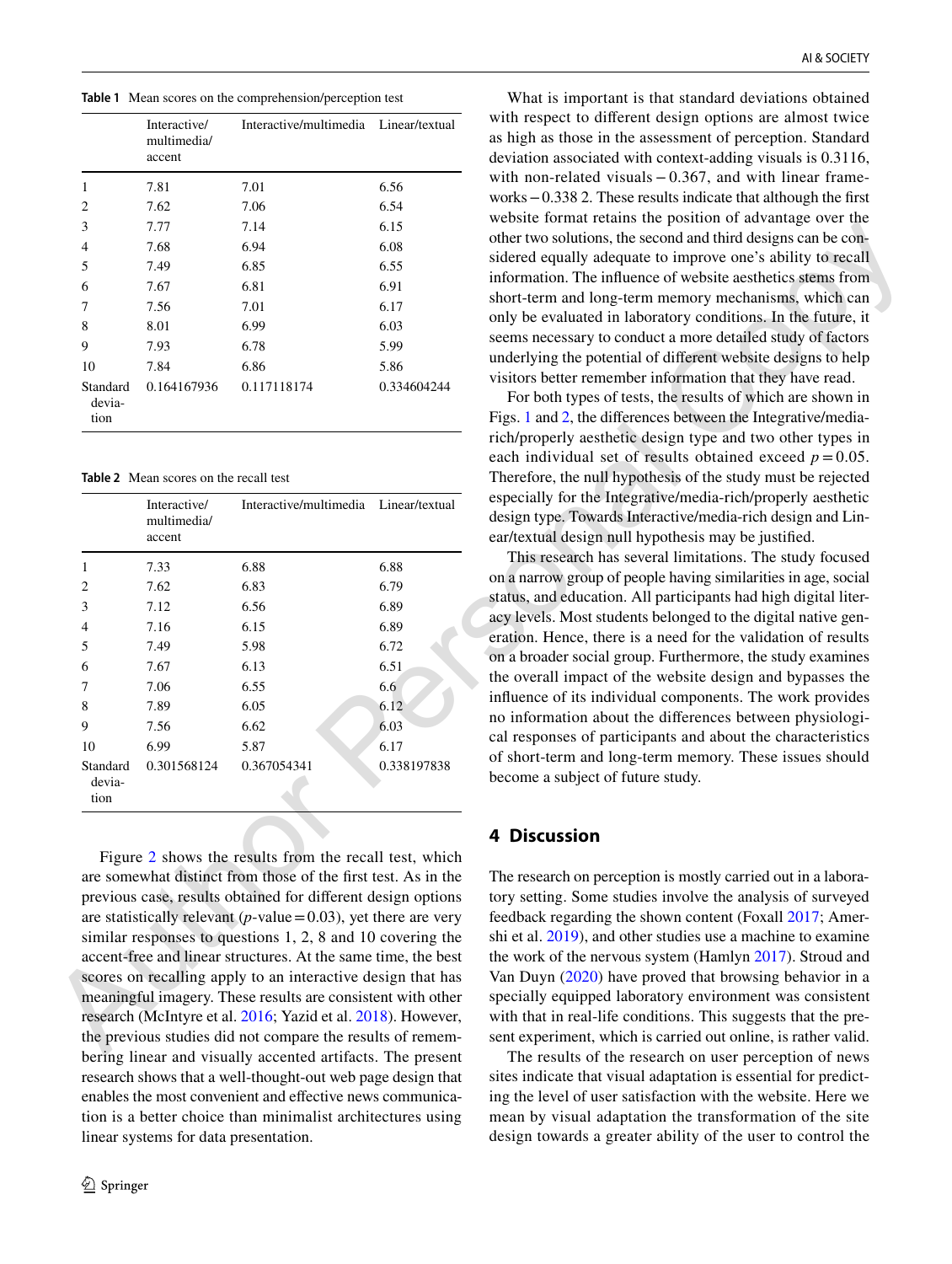content of the page and facilitate its perception through an increase in the number of graphic elements and the use of special techniques for their placement in the visual field. Adaptation to the aesthetics of the news source affects the impression of the site in the second interaction. Furthermore, satisfaction as it relates to website design also stems from the trust in the news source, which is based on the initial experience of the user (Aranyi and Van Schaik 2016; Jiang et al. 2016). This concludes that features of web design that facilitate the adaptation process keep visitors coming back to the website. More returns lead to higher website credibility. Adaptation is associated with the sense of control and navigation freedom, which corresponds to the level of interactivity. According to the present research, higher interactivity enhances the perception and retention of information.

Several researchers oppose the pragmatic and hedonic approaches to the structure and the content of the site (Sjöblom et al. 2017). As they have shown with their surveys, the most trusted sources bring a greater sense of enjoyment to users. As a result, scholars expressed an opinion that trust is a harbinger and a precursor of a positive impression of the website structure and content (Conlin and Roberts 2016; Aribarg and Schwartz 2020). Note that there are relatively few works to be found about the content of the news websites and their structure, which complicates the overview.

Visual complexity has a strong impact on the subjective perception of the news site. Researchers distinguish between two types of visual complexity: design complexity and feature complexity (Baughan et al. 2020; King et al. 2020). Both types affect the perceptions of visual informativeness and attractiveness, initial impressions, and behavioral intentions of the users. According to the results of the present research, the more visuals and multimedia elements on the site, the higher visual complexity, the greater interactivity. This conclusion is consistent with other works on visual design (Riaz et al. 2018; Baughan et al. 2020; King et al. 2020).

Association between the web interface design and the retention of information is an important research direction. Scholars repeatedly emphasize the predominant role of emotions in long-term memory (Hamlyn 2017; Amershi et al. 2019; Bentley et al. 2019). An emotional connection to the source or topic encourages visitors to return to the source or topic that created a positive emotional experience (Aranyi and Van Schaik 2016; Lam et al. 2020). The format of the site indirectly affects the decision visitors make about continuing to use the site. This indicates that the content delivery expectations underpin the attitude towards the news source. By improving the visual complexity of the site and user engagement, designers help the website owners to predict user behavior. Visitors who see a rich graphics design expect to find a broad spectrum of information, whereas

a high level of interactivity provides users with a greater degree of freedom.

The dark side of visual complexity is that it allows improving the perceived quality of information without enhancing the actual quality of news items (Chyrun et al. [2019](#page-7-13); Martin [2020\)](#page-8-16). This feature makes interactive websites with bright and rich designs more vulnerable to the spread of fake news. The attractiveness and the user retention rate of news sources have nothing to do with the quality of posts. Furthermore, sites can use these metrics to manipulate the attention of potential users (Liu and Song 2018; Geeng et al. 2020). This topic is beyond the scope of this research but is worthy of a closer look as one of the most relevant and socially significant issues.

## **5 Conclusion**

The work aimed to identify the impact of different news website designs on how well readers understand and remember the content of the news message. The results apply to digital natives and university students. In the future, the study should include other social groups. It was revealed that multimedia-rich interactive sites that mix text with imagery are the best choice if agencies owning a news website wish to improve the reading comprehension of users.

[th](#page-7-4)e initial experience [o](#page-8-1)f the best fitting and Mats Schutz of fitting corresponds and houv[er](#page-8-13), excitation of the search and the best search and the best search and the best search and the best search and the search and the Comparing all studied designs, the best one scored in the range from 7.49 to 8.01 on a ten-point scale, wherein the other two design options scored in the range from 6.85 to 7.14 and from 5.86 to 6.91, respectively. The worst results on the comprehension test were demonstrated by a site with a linear architecture that had no images to support the text. On the recall test, however, the linear format scored similarly to the interactive site with non-related pictures (6.03 to 6.89 vs. 5.87 to 6.88). Thus, the use of multimedia and high interactivity represent a key to better remembering (estimates in the range of 6.99–7.89). The results of the study can be useful practically in creating news website templates that improve user comprehension and recall.

### **Appendix**

See Fig. 3

Examples of survey questions The **first section** of the survey:

- 1. "Is the main article of the page dedicated to street music?" (Yes/No)
- 2. "Have you seen more than three people in a photo on a website page?" (Yes/No)
- 3. "Are the theme of music and the theme of vehicles on the site page somehow related?" (Yes/No).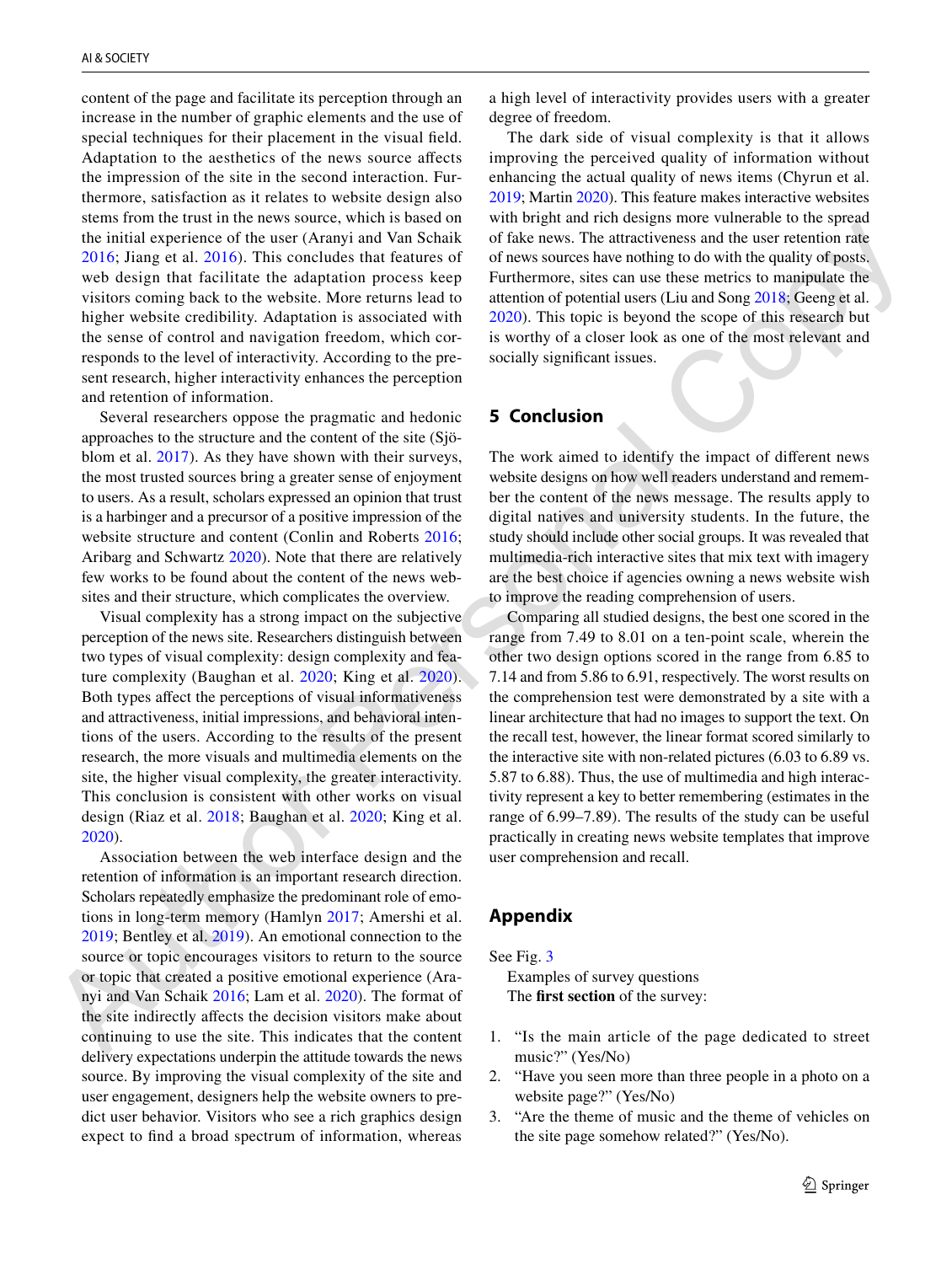$\overline{\phantom{a}}$ 

<span id="page-7-14"></span>**Fig. 3** Example of site design for the tests



website trustworthiness. J Mark Res 57(1):20-34. https://doi. org/10.1177/00222 43719 87971 1

- <span id="page-7-8"></span>Baughan A, August T, Yamashita N, Reinecke K (2020) Keep it simple: how visual complexity and preferences impact search efficiency on websites. In: proceedings of the 2020 CHI conference on human factors in computing systems. Association for computing machinery, New York, pp 1-10. https://doi. org/10.1145/3313831.3376849
- <span id="page-7-4"></span>Bentley F, Quehl K, Wirfs-Brock J, Bica M (2019) Understanding online news behaviors. In: proceedings of the 2019 CHI conference on human factors in computing systems. Association for computing machinery, New York, pp 1–11. https://doi. org/10.1145/3290605.3300820
- <span id="page-7-13"></span>Chyrun L, Gozhyj A, Yevseyeva I, Dosyn D, Tyhonov V, Zakharchuk M (2019) Web content monitoring system development. COLINS. Kharkiv Polytechnic Institute, Kharkiv, pp 126–142
- <span id="page-7-5"></span>Conlin L, Roberts C (2016) Presence of online reader comments lowers news site credibility. Newsp Res J 37(4):365–376. https ://doi.org/10.1177/0739532916677056
- <span id="page-7-10"></span>Cybenko AK, Cybenko G (2018) AI and fake news. IEEE Intell Syst 33(5):1–5. https ://doi.org/10.1109/MIS.2018.28772 80
- <span id="page-7-0"></span>Esau K, Friess D, Eilders C (2017) Design matters! an empirical analysis of online deliberation on different news platforms. Policy Internet 9(3):321–342. https ://doi.org/10.1002/poi3.154
- <span id="page-7-3"></span>Foxall G (2017) Context and cognition in consumer psychology: how perception and emotion guide action. Routledge, London
- <span id="page-7-11"></span>Geeng C, Yee S, Roesner F (2020) Fake news on Facebook and Twitter: investigating how people (do not) investigate. In: proceedings of the 2020 CHI conference on human factors in computing systems. Association for computing machinery, New York, pp 1–14. https ://doi.org/10.1145/33138 31.33767 84
- <span id="page-7-1"></span>Hamlyn DW (2017) The psychology of perception: a philosophical examination of Gestalt theory and derivative theories of perception, vol 13. Routledge, London
- <span id="page-7-12"></span>Jiang Z, Wang W, Tan BC, Yu J (2016) The determinants and impacts of aesthetics in users' first interaction with websites. J Manag Inf Syst 33(1):229–259. [https ://doi.org/10.1080/07421](https://doi.org/10.1080/07421222.2016.1172443) 222.2016.1172443
- <span id="page-7-2"></span>Kalogeropoulos A, Fletcher R, Nielsen RK (2019) News brand attribution in distributed environments: do people know where

### The **second section** of the survey:

- 1. "Are there other examples of street drummers in Las Vegas suggested in the article?" (Yes/No)
- 2. "Was the latest Ford motorcycle model presented in one of the articles?" (Yes/No)
- 3. "Did the articles cover areas of New York other than Brooklyn? (Yes/No)".

**Funding** This research did not receive any specific grant from funding agencies in the public, commercial, or not-for-profit sectors.

**Data availability** Data will be available on request.

### **Declarations**

**Conflict of interest** Authors declare that they have no conflict of interests.

## **References**

- <span id="page-7-9"></span>Amershi S, Weld D, Vorvoreanu M, Fourney A, Nushi B, Collisson P, Suh J, Iqbal S, Bennett PN, Inkpen K, Teevan J, Kikin-Gil R, Horvitz E (2019) Guidelines for human-AI interaction. In: proceedings of the 2019 Chi conference on human factors in computing systems. Association for computing machinery, New York, pp 1-13. https://doi.org/10.1145/3290605.3300233
- <span id="page-7-6"></span>Aranyi G, Van Schaik P (2016) Testing a model of user-experience with news websites. J Assoc Inf Sci Tech 67(7):1555–1575. [https](https://doi.org/10.1002/asi.23462) [://doi.org/10.1002/asi.23462](https://doi.org/10.1002/asi.23462)
- <span id="page-7-7"></span>Aribarg A, Schwartz EM (2020) Native advertising in online news: trade-offs among clicks, brand recognition, and